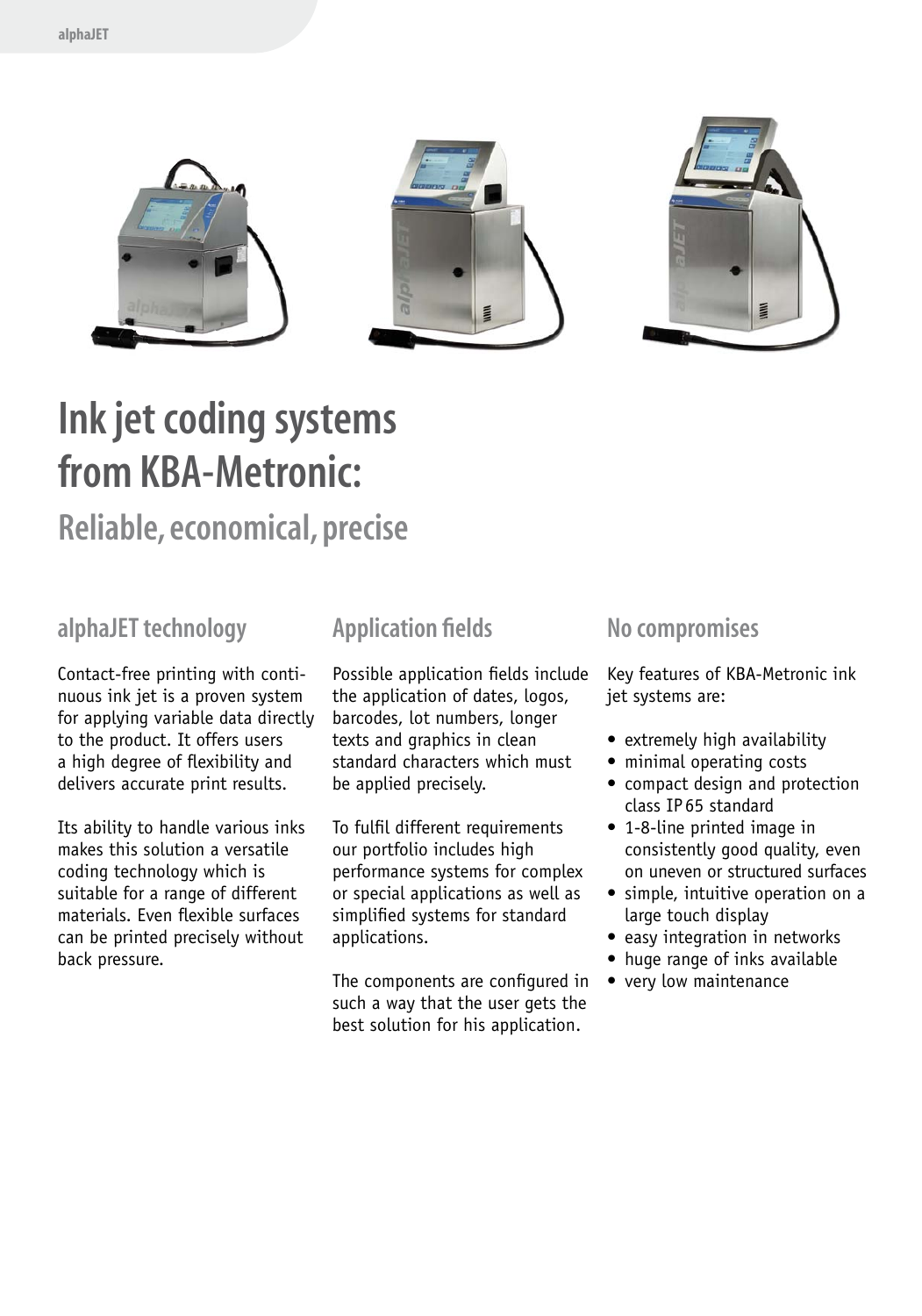

#### *alphaJET* from KBA-Metronic GmbH

Founded in 1972, KBA-Metronic GmbH is a medium-sized company with approximately 300 employees and has been a wholly owned subsidiary of Koenig and Bauer AG since 2004.

KBA-Metronic specializes in the development, design, production and marketing of printing, coding and marking technology.

As a total coding solutions provider, KBA-Metronic is at the forefront of the very latest market developments and totally in touch with customer needs.

KBA-Metronic coding systems can be found in many industrial application fields all over the world. Global leaders in all industries have successfully implemented ink jet, laser, thermal ink jet, hot stamp, thermal transfer printer and offline coding systems from KBA-Metronic.

For further information please contact our sales department or local agent at:

KBA-Metronic GmbH Benzstr. 11 D-97209 Veitshöchheim Phone +49 (0)931 9085-0 Fax +49 (0)931 9085-100 www.kba-metronic.com info@kba-metronic.com

Our agent:



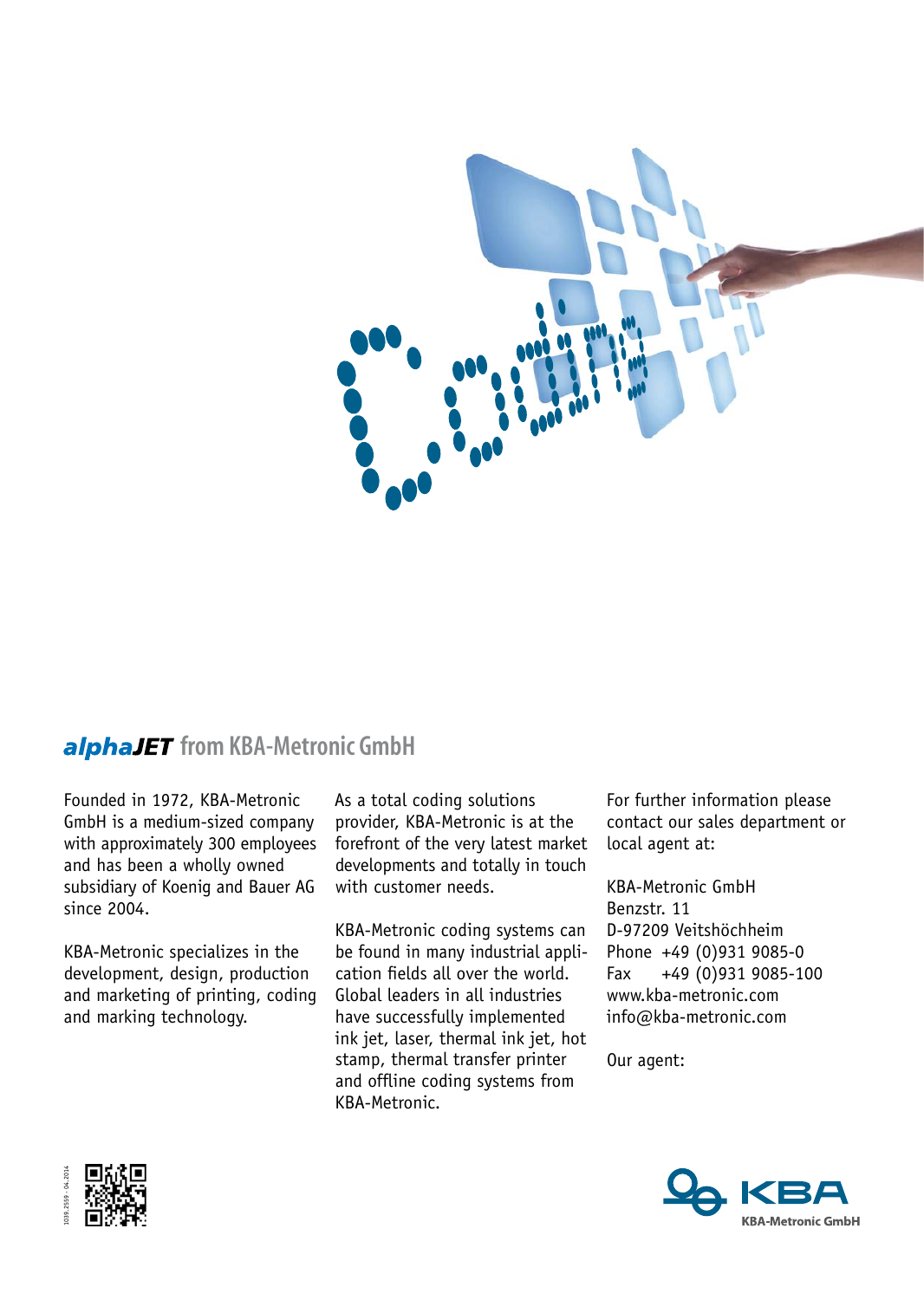

# **Ink jet coding systems**

**Reliable, economical, precise**

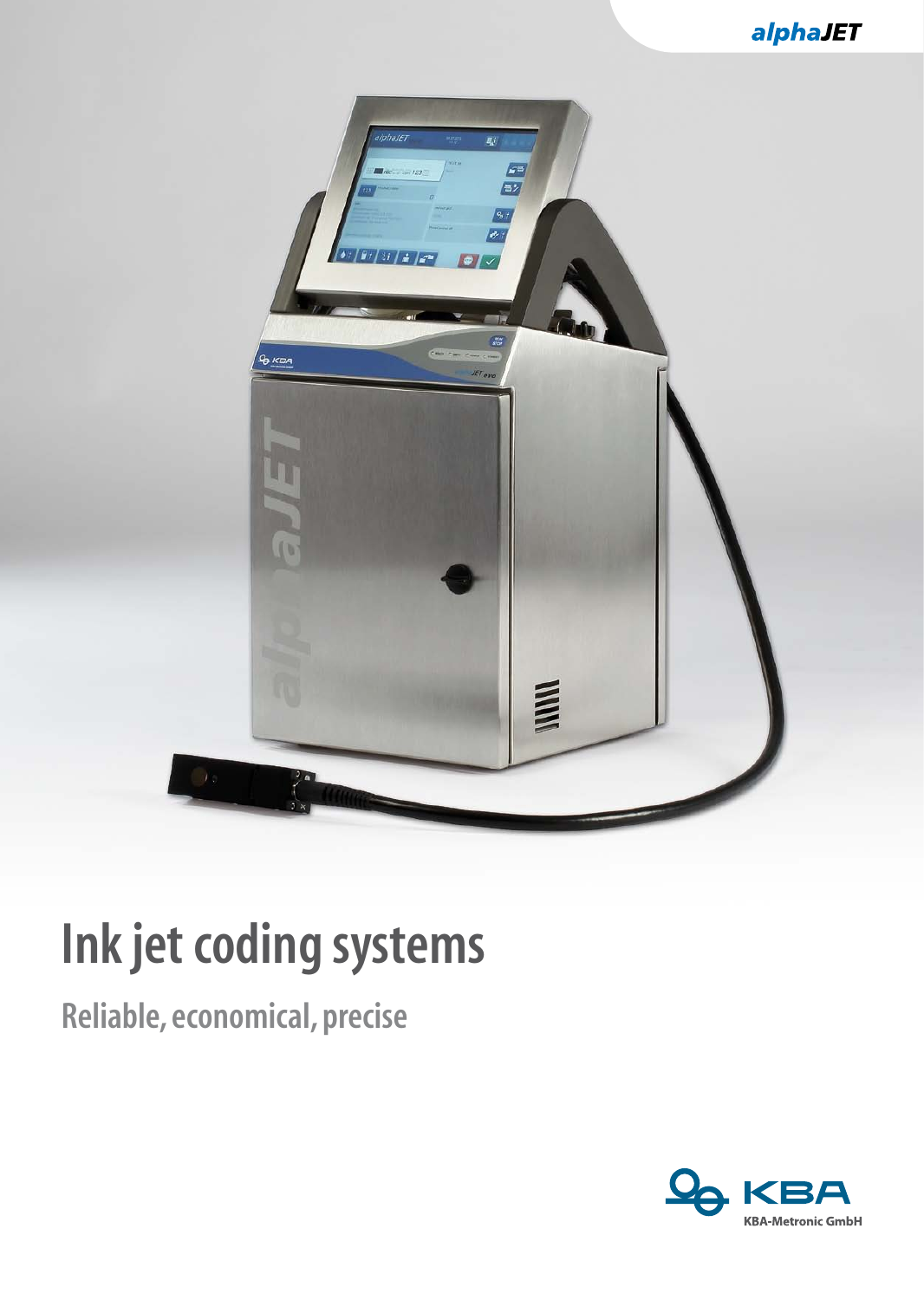**CONSUMER GOODS** cosmetics **BARCODE** CHEMICALS **pharmaceutical goods building materials** *industrial goods*   **electronics** *food* **Extrusion beverages**  *packaging* **medical instruments DataMatrix automotive aerospace wires** *tubes & pipes* *engineering* **best-before-dates tobacco**

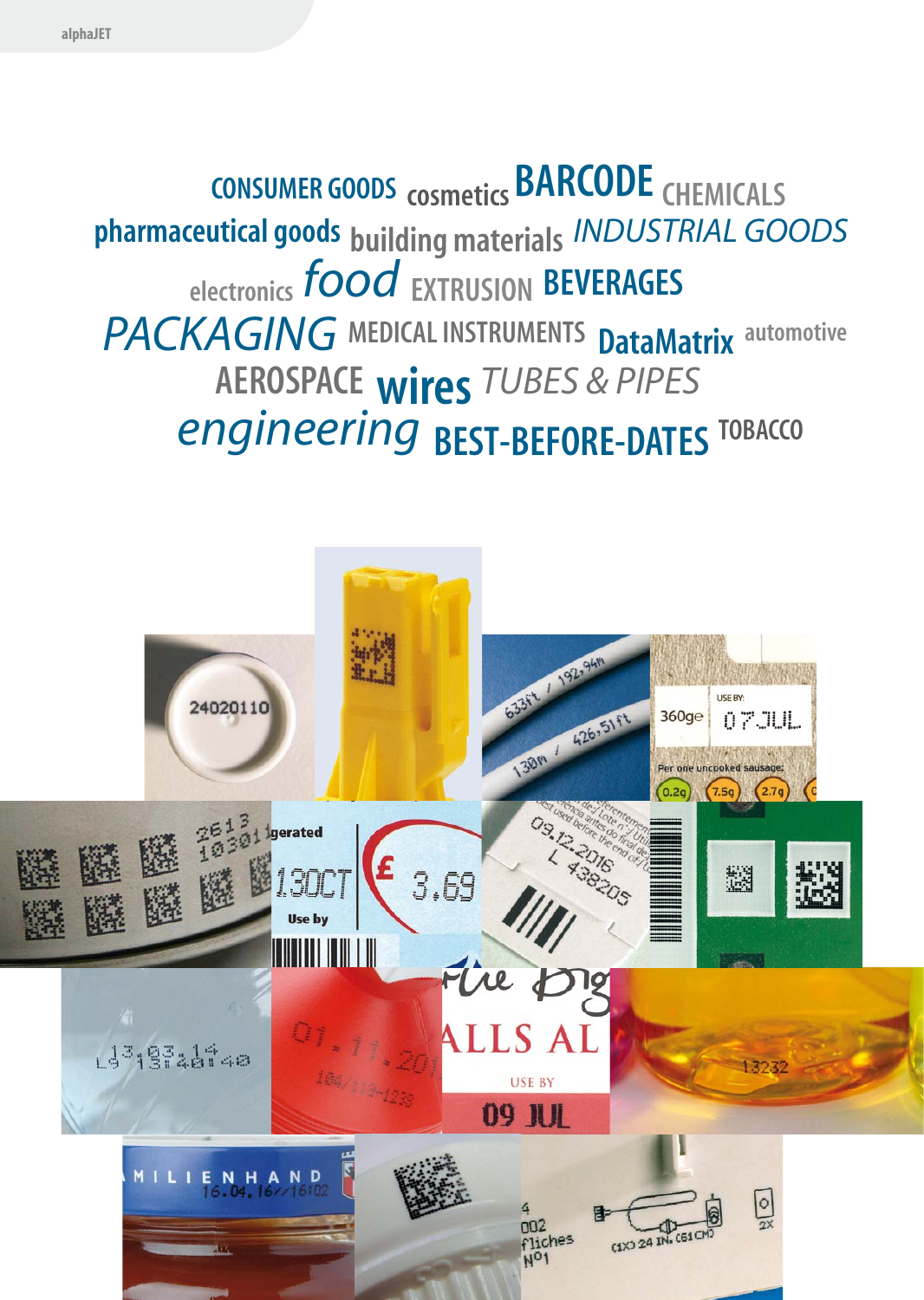### **Reliable & safe**

Our continuous ink jet systems offer maximum dependability for smooth production processes. Optimal start-/stop settings, an outstanding type face and a high quality and robust design of our systems guarantee the safe and exact coding of your products "Made in Germany".

### **Precise & fast**

Pinpoint sharp codes, precise logos, exact texts even with the most complex demands, small fonts and very high speeds. The combination of modern soft- and hardware ensures your requirements are met.

## **Flexible & high performance**

It is very easy to integrate our systems into production lines and networks. A compact printing head, protection class IP 65 and all usual interfaces are standard features of our alphaJET systems.

You are well equipped for the future with our optimal software for camera connection, access to data bases or other demands.